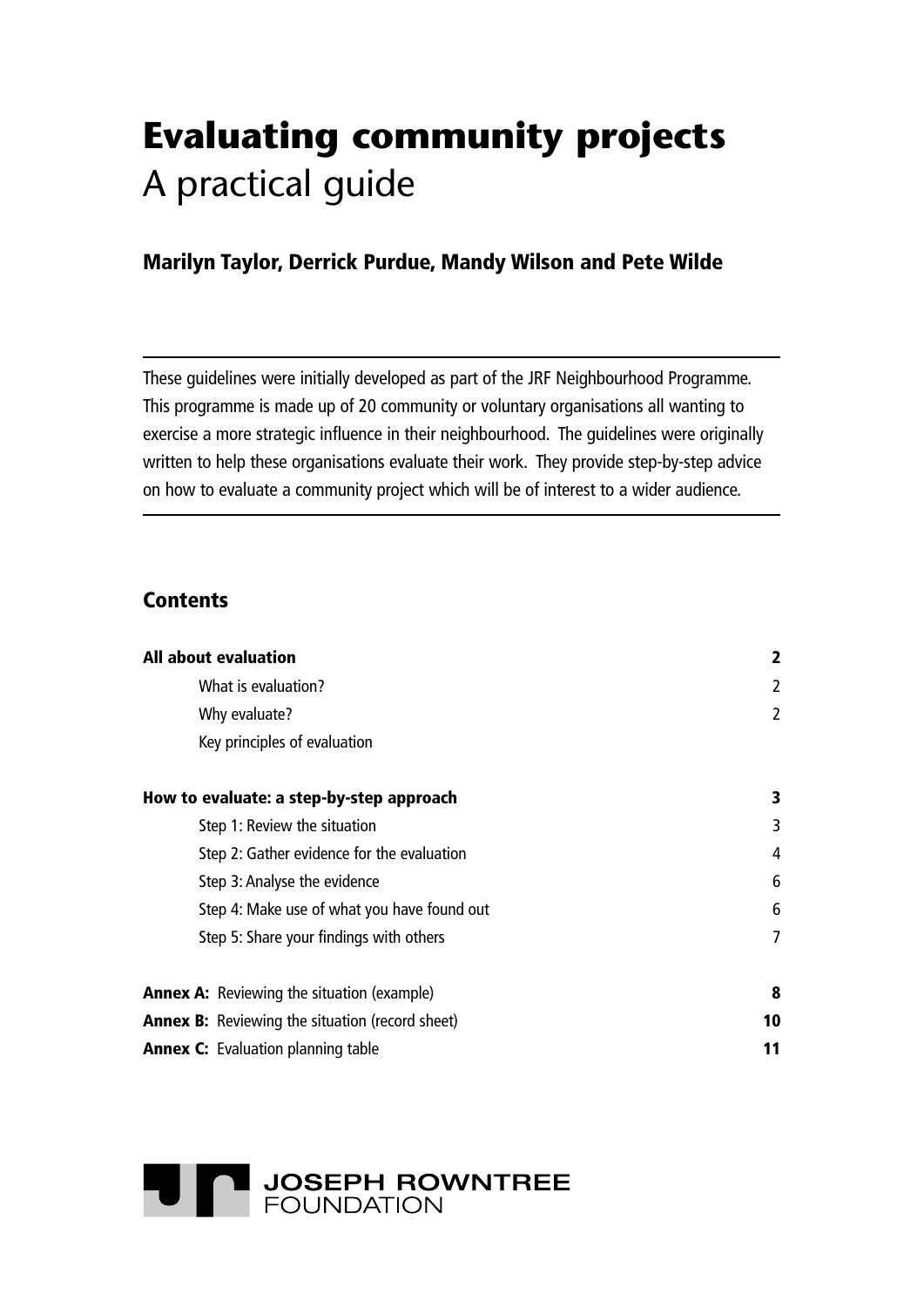### All about evaluation

#### *What is evaluation?*

Put simply, evaluation by members of a project or organisation will help people to learn from their day-to-day work. It can be used by a group of people, or by individuals working alone. It assesses the effectiveness of a piece of work, a project or a programme. It can also highlight whether your project is moving steadily and successfully towards achieving what it set out to do, or whether it is moving in a different direction. You can then celebrate and build on successes as well as learn from what has not worked so well.

#### *Why evaluate?*

Although evaluation may seem like an unnecessary additional task if you are already short of time and resources, it can save you both time and resources by keeping participants focused on, and working towards, the ultimate goal of the project. If necessary, it can refocus activity away from unproductive or unnecessary work.

Evaluation can help you to:

- learn from your experience;
- record what you have learnt, and share it with other stakeholders;
- check your progress;
- check whether what you are doing is still what local people want or need;
- identify strengths and weaknesses in your project;
- create a basis for future planning;
- demonstrate whether you have used your resources – time and money – effectively;
- explain to funders, and others involved in your work, what you have achieved and how successful it is.

### Key principles of evaluation

Evaluation is most effective when:

- it is a continuous (not just one-off) process informing planning and delivery as the project develops;
- it involves all those with an interest in the project in defining the questions they want answered;
- it uses imaginative and creative approaches, which engage those involved;
- it helps projects to be more accountable to the wider community;
- it is used to challenge discriminatory and oppressive policies and practice, and to overcome inequality and disadvantage;
- it highlights and celebrates successes and achievements;
- it encourages an honest appraisal of progress, so that you can learn from what hasn't worked as well as what has.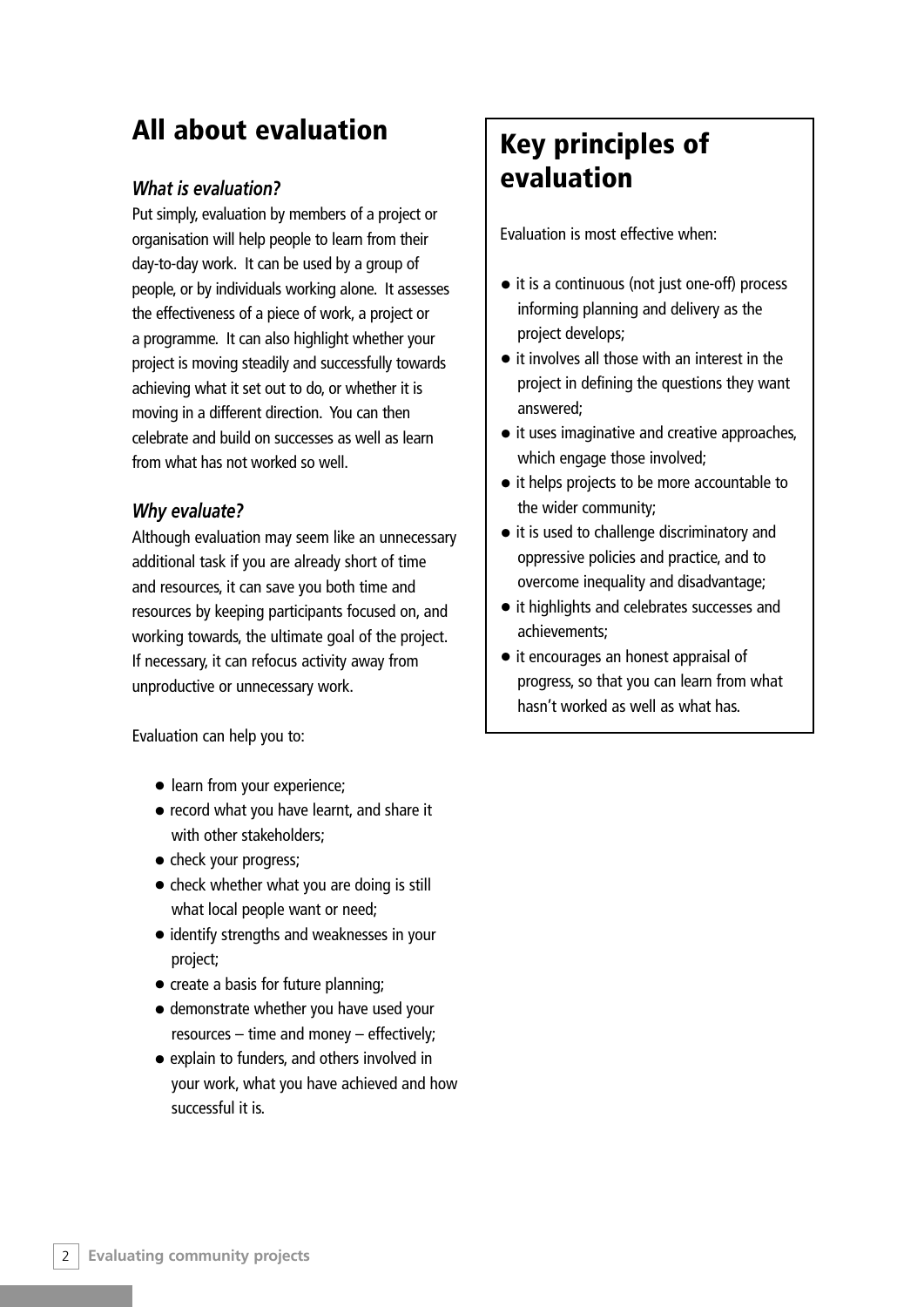### How to evaluate: a stepby-step approach

#### *Step 1: Review the situation*

Evaluating a project is like taking a journey. First you need to plan your journey – you need to decide where you want to get to; then work out how you are going to get there, and what you need to equip yourself with for the journey; you will also need to look out for the signposts and milestones that will tell you whether you are on the right road and whether you are likely to get there on time.

When starting to evaluate a community project, it is helpful to begin by writing down how you are going to tackle each stage of this journey.

**Annex A** (pages 8-9) is a table reflecting the range of community empowerment issues being faced by projects in the JRF Neighbourhood Programme. It was produced to help projects think about what they were trying to achieve,

**Annex B** (page 10) is a blank, expanded version of the same table. It can be used by any project, tackling any issue. It provides the framework for your own evaluation process. The best way of using it is to bring together a small group – say project staff, some board or committee members and any other key players – to discuss it and fill it in. It is a way of gathering the views of other people involved in the project, to see if their expectations are similar or different.

To complete Annex B you will need to ask yourself the following questions:

*What problems are you trying to solve?* Before you can evaluate your progress, you need to be clear about what you are trying to achieve. Community projects usually want to solve one or more local problem. What are these problems?

*What would make change happen?* What needs to change if the problem is to be solved, and why? Think about what might have caused the problem, and what needs to happen to make a difference.

*How do you plan to make change happen?* What can you do to solve the problem? Look at your answer to the last question and think about what your project can do. Try to be as precise as possible. Break your broad or long-term goals down into short- and medium-term goals. What actions are you going to take to achieve these goals? What resources will you need?

#### *What results do you want to see?*

How will you know when you have achieved your short-, medium- and long-term goals? What will be different about the original problem at the end of the project, if you are successful? Try to be as precise as possible about what you want to achieve. The achievements should all be related to the original problem you wanted to work on.

#### *How can you measure progress?*

In order to know whether you are on the right track to achieve your goals and how far you have got, you will need to decide on a few key questions, and collect evidence to answer them. What will tell you whether you are on the right track? What signs, milestones or 'indicators' should you be looking for?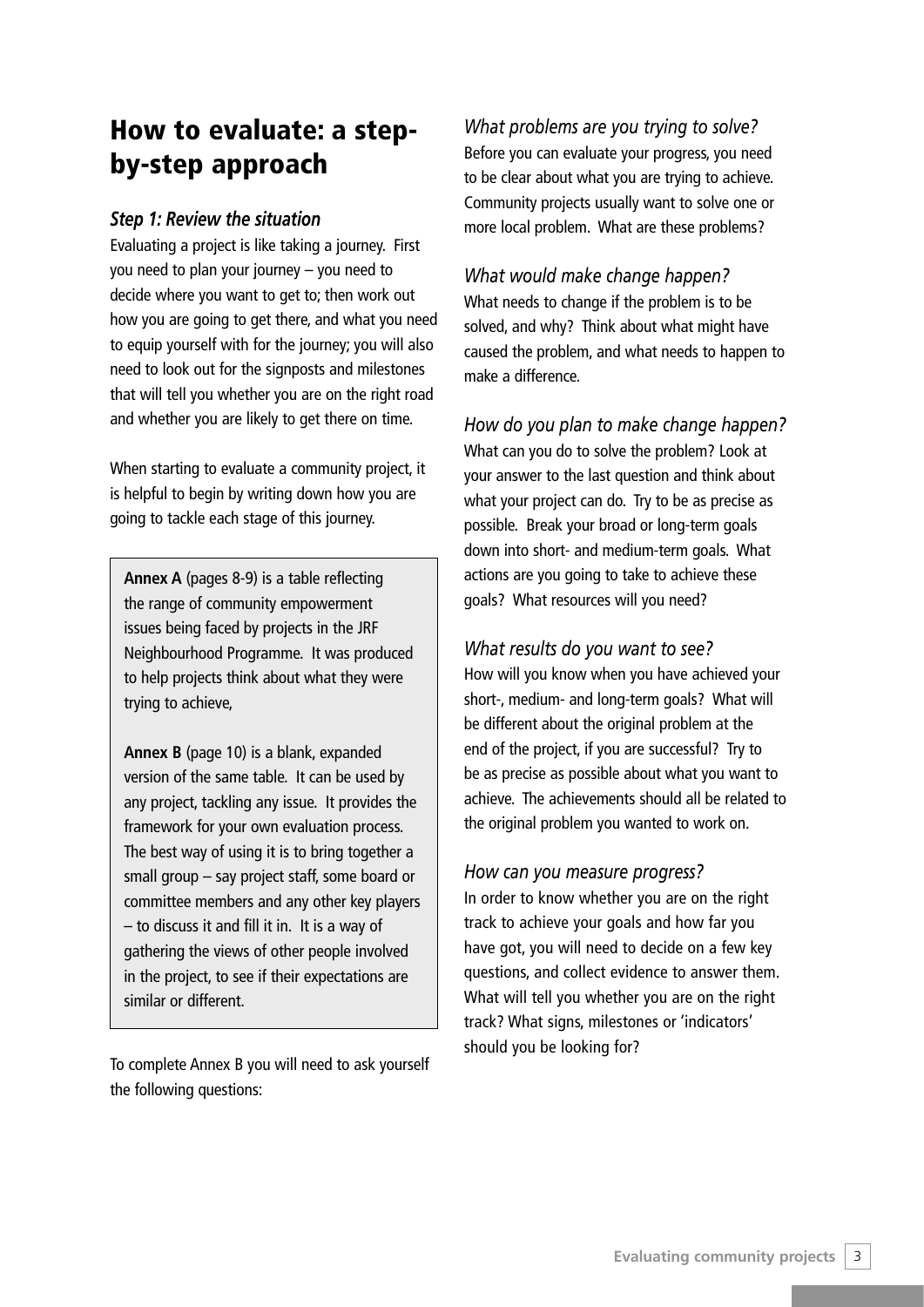#### *Step 2: Gather evidence for the evaluation*

This is a key part of the evaluation process. You need to find evidence to show whether or not you have reached the goals you set yourself in Annex B (be they short-, medium- or long-term).

**Annex C** (page 11) will help you to plan what information you will need to gather in order to judge the project's progress, and so support decisions about what needs to change.

For each measure of progress (indicator), it will be important to find out what information you have already, what additional information you will need to collect, what methods you will use to gather it, who will take responsibility for collecting the information, and the timescale.

Different types of evidence should be collected:

- numbers (for example, the number of people you have reached, the number of people getting work, the number of good stories in the press, changes in crime levels);
- people's opinions, views and experiences (for example, people's stories about their experience on the programme, photos of the area 'before and after', people's views on whether they think they have more power);
- who has benefited and who has not.

#### *Establish a baseline*

Be as clear as you can about where you are starting from. If you know where you are starting from, it will be easier to assess the distance you have travelled during the project. What information do you already have? Make sure you have collected together in a central file material that will be useful to you later.

Relevant paperwork for creating a baseline might include: the programme proposal, past research reports and any statistical data you have on the area, press reports and, if relevant, minutes of key preliminary meetings.

#### *Set up systems to gather data on a regular basis*

Clarify what information you will require to help you to answer or explore the questions set out in Step 1. Think about the records you will be collecting anyway as part of your project management that will provide some of the information you need.

Relevant paperwork that should be gathered on a regular basis might include: action plans and work programmes, minutes of meetings, reviews and reports, and records of attendance at groups and events.

#### *Decide what additional information you will gather specifically for the evaluation, and how you will gather it*

The following menu lists ways of gathering information. You should choose two or three methods in order to get a rounded picture. Also, different ways of gathering information will suit different projects. Which you choose to use, and how much time you spend gathering data, should by tailored to the capacity of your organisation.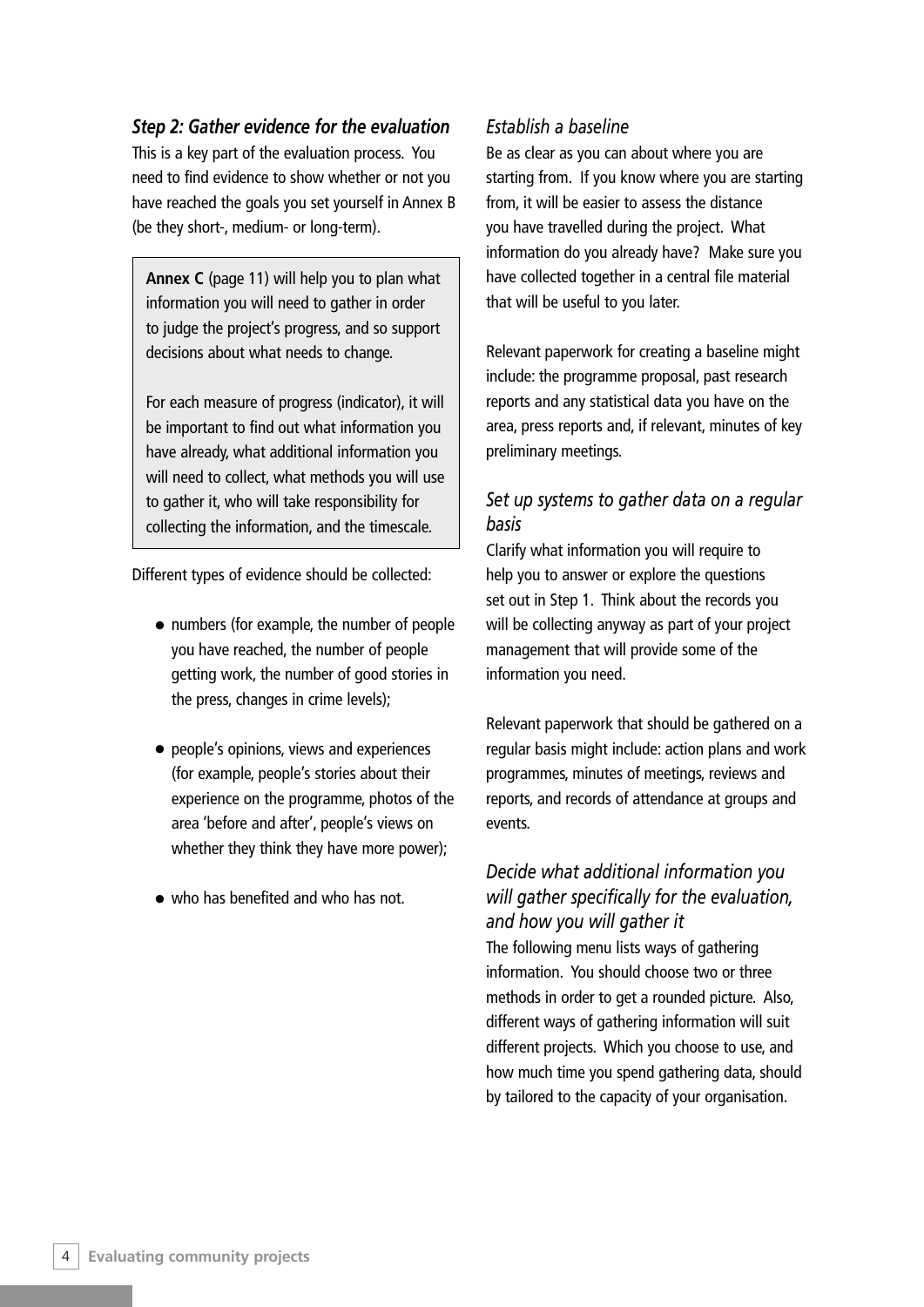### Ways of gathering additional information: a menu

#### *• A questionnaire survey*

A questionnaire survey can be used to find out more about the views and experiences of users, the wider community, agencies, etc. Use tickboxes or questions that can be answered with a yes or no if you want to survey a lot of people, or ask a lot of questions. Questions that allow people to say more than just yes or no will give you more detailed information, but they take longer to fill in, a lot more time to analyse, and fewer people will fill them in. Responses to questionnaires are often low so think about offering a prize.

#### *• In-depth interviews*

It is usually best to limit the number of in-depth interviews to those people whose involvement with the project gives them particular insights or valuable experience – but try to talk to a range of people who are likely to have different perspectives and views on your project.

#### *• Feedback forms*

You can find out whether people have found your training and other events useful by asking them to fill in a short form. Ask them, for example, what they found most and least useful; what they might do differently as a result; what could be improved.

#### *• Focus groups and round tables*

A 'focus group' gathers together about half a dozen people who are broadly similar (for example, they are all single parents with young

children) to discuss themes or questions you want to address in the evaluation. A 'round table' discussion is a similar idea, which brings together people with different perspectives (for example, teenage parents, teachers, health visitors).

#### *• Diaries*

Ask key people to keep diaries of their involvement with the project.

#### *• Press reports*

Gather and review press reports on the area (for example, you could see whether positive reports about the area are increasing).

#### *• Observation*

Take photographs of your area over time, to see if you can observe any changes. Observe who contributes to meetings or comes to your centre, and see whether this changes over time. This will give you an idea of which types of people you are reaching (men, women, younger, older) and which of these types of people are playing a more confident role in the project.

#### *• Case studies*

In order to make the evaluation manageable, you might want to pick a few pieces of work (case studies) to explore in detail, rather than trying to explore everything. Pick pieces of work that illustrate your main objectives.

#### *• Evaluation workshops and review meetings*

Hold special workshops/review meetings of people who are involved in your project and use pictures, photographs or models, as well as the spoken word, to get feedback from participants.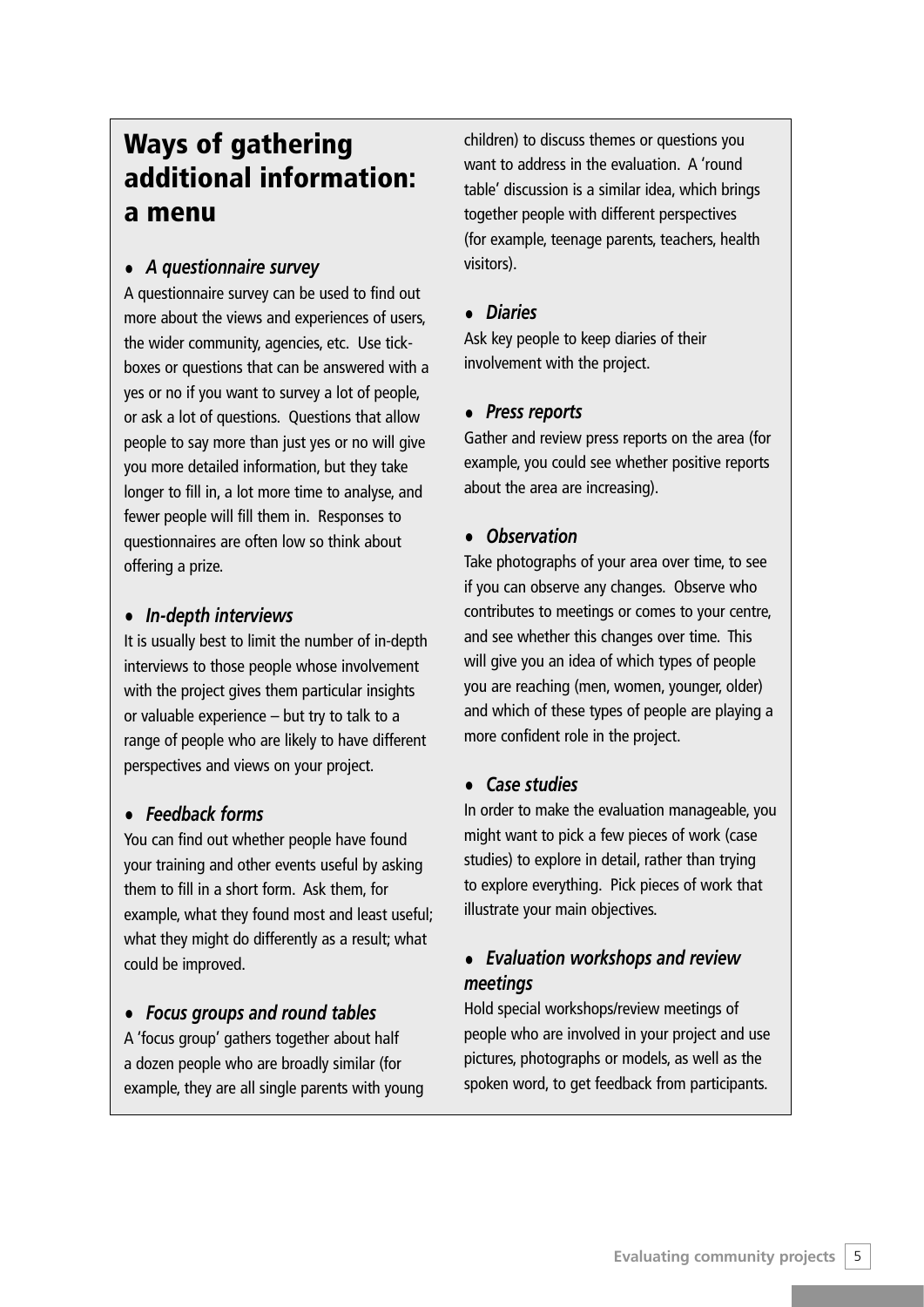#### *Step 3: Analyse the evidence*

You will now have gathered together quite a lot of information. Working out what it is telling you is the next stage. Does the information you have gathered show that you have reached your goals? Does it highlight any achievements? Does it show up any problem issues that need to be tackled? Be alert to unexpected outcomes, both desirable and undesirable.

For example, evidence of good community cohesion might be that events have been organised which draw together people from across the community or groups who were previously in conflict. Other evidence of community cohesion might be recording stories of how conflicts have been resolved, or the views of formerly distant groups now working as partners. The views of different people involved in, or affected by, the project (including those taking part and service users) can often be as important as numbers in providing evidence of change.

Don't collect too much information or you will be overwhelmed when you come to pull it together and write up your notes. Allow plenty of time to pull the information together. Even if only one or two people initially do the work, it is worth feeding the initial findings back to a wider group of stakeholders to add their insights.

#### *Step 4: Make use of what you have found out*

If there are goals or objectives you have not met, or if you haven't got as far as you had hoped, you need to think about why, and what you can learn from that. There could be a variety of explanations. Here are a few ideas to consider:

#### *Problems with external circumstances*

*•* The environment in which you are working has changed or worked against you (for example, local or national policies have changed, or a major employer has closed down).

#### *Problems with carrying out your plans*

- You have departed from your original aims.
- You didn't allow enough time or resources.
- Changes in your organisation have meant that you have not been able to do what you said you would do (for example, a key worker left).
- The quality of performance of your organisation has been lower than expected (for example, workers or members have not completed tasks they said they would do).

#### *Problems with the ideas behind what you want to achieve*

- The plans you came up with initially to make things happen have not been successful.
- Your original aims were inappropriate (perhaps they turned out to be not what people wanted).
- Different people involved in the project were working against each other and towards different goals.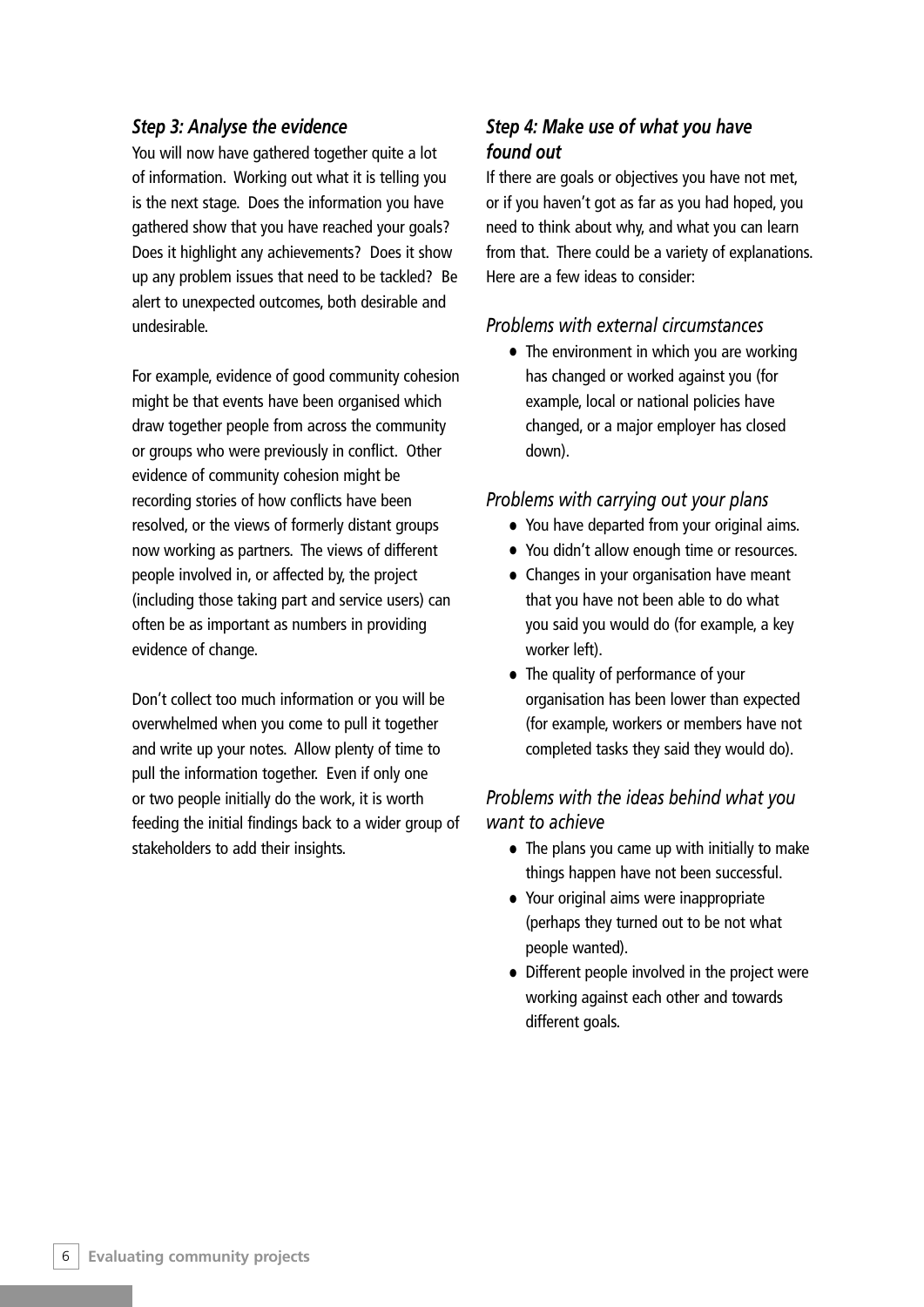#### *Step 5: Share your findings with others*

Sharing your findings with others is important because it can help other people in the project, or associated with it, to recognise any problems or issues that are preventing the project from making progress. It can help everyone to learn from any mistakes that have been made, or pick up on any successful ideas that have been put into action. Remember that sharing findings can provide an opportunity to celebrate success as much as to learn from difficulties.

- Think about who you are sharing your findings with, and how best to communicate with them.
- Is there going to be a written report and/or other ways of reporting the findings of the evaluation? Try to ensure that any report uses clear, plain language, and follows a logical order.
- Will you need to report the findings to different audiences using different formats? It may be necessary to produce both a comprehensive report of the evaluation exercise and a much briefer report or summary of key findings.
- How will you ensure that the findings inform practical changes in your project's work plan? For example, you could hold a special meeting or workshop for those involved in the project at which you both feed back key findings and also collectively consider future action plans in the light of these findings.

### JRF Neighbourhood Programme

The Joseph Rowntree Foundation Neighbourhood Programme offers a range of 'light touch' support to 20 groups and projects in England, Scotland and Wales.

These resources include: access to facilitation support from a team of regionally based facilitators; access to small amounts of credit; national and regional networking opportunities; a website; brokerage; the opportunity to share effective practice and learning more widely.

The programme includes cross-cutting studies on funding, community involvement, diversity and community cohesion, and changing relationships with power holders. Evaluation of the programme was built in from the start and has been carried out by Marilyn Taylor and Derrick Purdue (UWE) and Mandy Wilson and Pete Wilde (COGS). This document, and a summary based on the Interim Evaluation of the Neighbourhood Programme, 'Lending a hand', are both available from the Joseph Rowntree Foundation website (www.jrf.org.uk).

#### **About the authors**

The authors form the evaluation team for the JRF Neighbourhoods Programme. Marilyn Taylor and Derrick Purdue work in the Cities Research Centre, University of the West of England, Bristol. Marilyn Taylor, who leads the team, is Professor of Urban Governance and Regeneration; Derrick Purdue is a Research Fellow. Mandy Wilson and Pete Wilde are Directors of COGS Ltd (Communities and Organisations: Growth and Support), Sheffield.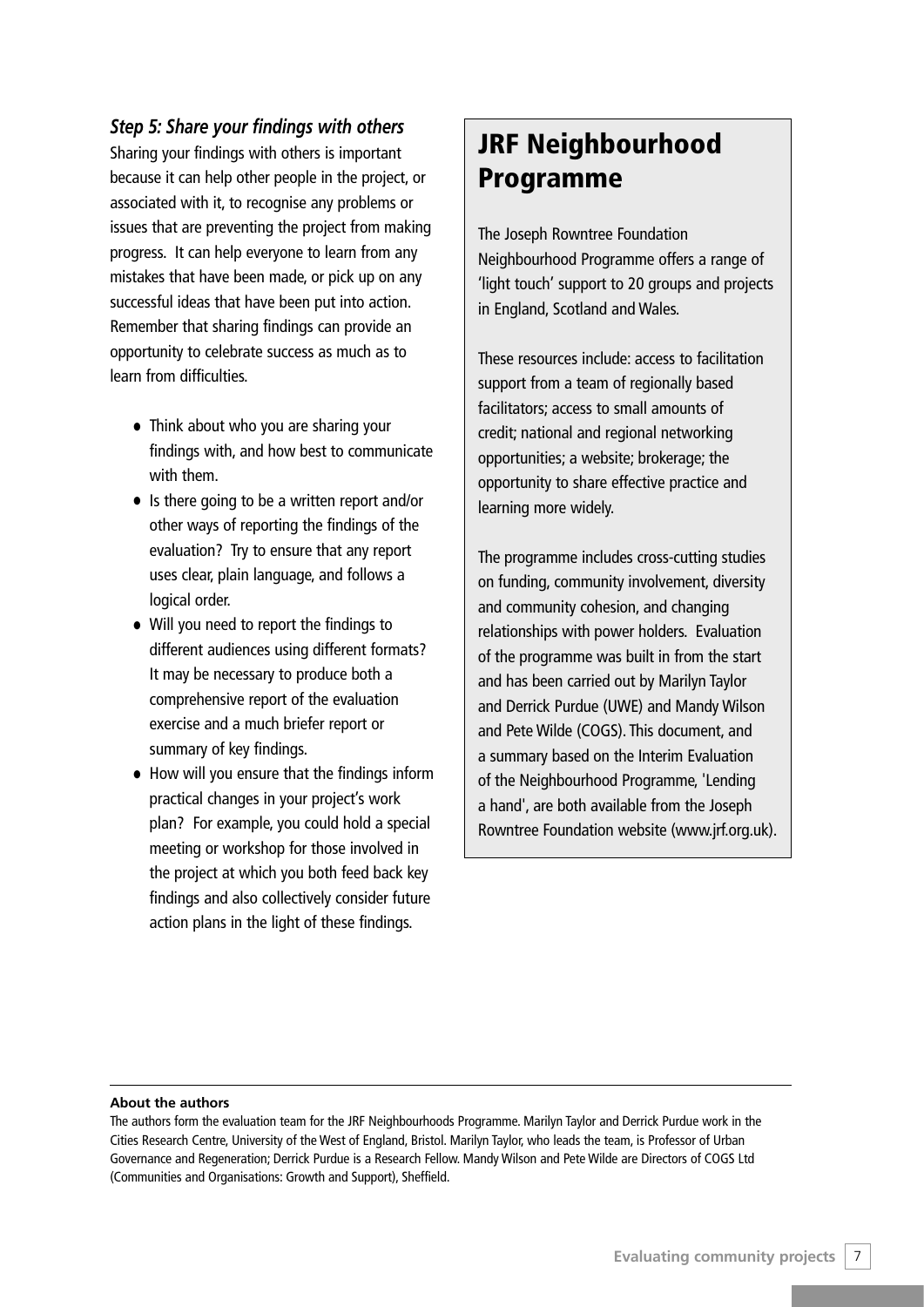| Annex A Reviewing the situation                                                                                | $(\text{step 1}) - \text{example}$                                                                                |                                                                                                                                                     |                                                                                                         |
|----------------------------------------------------------------------------------------------------------------|-------------------------------------------------------------------------------------------------------------------|-----------------------------------------------------------------------------------------------------------------------------------------------------|---------------------------------------------------------------------------------------------------------|
| What problems are you trying to solve?                                                                         | What would make change happen?<br>(Rationale)                                                                     | How do you plan to make change happen?<br>(Aims and Objectives)                                                                                     | What results do you want to see?<br>(Outcomes)                                                          |
| No one has analysed local problems and assets<br>Analysis                                                      | Consultation is needed with local communities<br>to identify their needs and plan action                          | Profile community needs and assets                                                                                                                  | communities feel a part of<br>A plan of action that local                                               |
| Lack of direction - activity tends to be reactive<br>rather than proactive                                     |                                                                                                                   | Draw up an action plan with short- and<br>medium-term objectives to guide work                                                                      |                                                                                                         |
| People are not engaged, little activity is going<br>on locally to tackle problems<br>Engagement                | to engage with the project<br>Community development is needed to<br>encourage people                              | Set up community development and outreach<br>projects                                                                                               | Local communities are engaged in a variety of<br>activities and tackling local problems                 |
|                                                                                                                |                                                                                                                   | people and tell people what the project is<br>Develop a strategy to communicate with<br>all about                                                   |                                                                                                         |
| ability; low level of skills; low level of resources<br>Lack of leadership; lack of organisational<br>Capacity | ability are needed to plan and co-ordinate<br>Sustainable leadership and organisational<br>action and raise funds | • team building and accountability<br>Provide opportunities to develop:<br>· leaders and organisations<br>· management skills<br>fundraising skills | Effective and sustainable organisations and<br>Sustainable funding and assets<br>accountable leadership |
| The community is divided and fragmented<br>Cohesion                                                            | understanding between communities and<br>Common ground, mutual respect and<br>individuals                         | Develop negotiating, mediation and conflict<br>resolution skills                                                                                    | Local communities acting effectively together                                                           |
|                                                                                                                |                                                                                                                   | Hold events and meetings to bring different<br>groups together                                                                                      |                                                                                                         |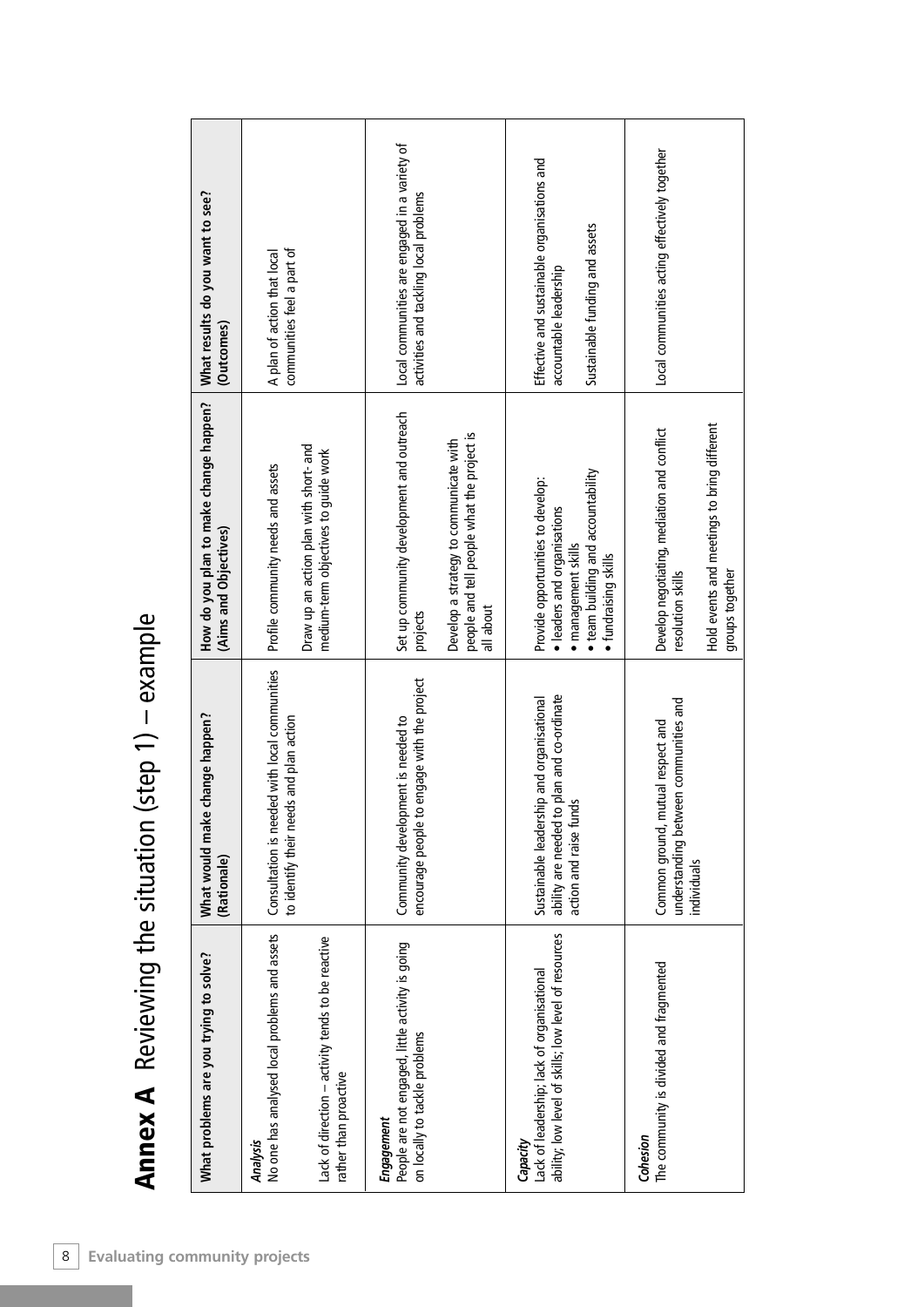| What problems are you trying to solve?                                                                                                                                          | e change happen?<br>What would make<br>(Rationale)                                                                                                                                                                                                                          | How do you plan to make change happen?<br>(Aims and Objectives)                                                                                                                                                                                                                                                                                                    | What results do you want to see?<br>(Outcomes)                                                                                                                              |
|---------------------------------------------------------------------------------------------------------------------------------------------------------------------------------|-----------------------------------------------------------------------------------------------------------------------------------------------------------------------------------------------------------------------------------------------------------------------------|--------------------------------------------------------------------------------------------------------------------------------------------------------------------------------------------------------------------------------------------------------------------------------------------------------------------------------------------------------------------|-----------------------------------------------------------------------------------------------------------------------------------------------------------------------------|
| Those who have power ignore the needs of the<br>and the community is not involved in decision<br>community; policy is not geared to local need<br>Power and influence<br>making | People in power need a greater understanding<br>rather than local authority-owned assets, can<br>to communicate effectively with local people<br>of the needs of the community and the skills<br>Confidence and community-owned assets,<br>give the community greater power | Develop greater understanding and rapport with<br>Develop the skills and resources to build up<br>Capacity building with statutory bodies and<br>other partners so that they engage more<br>community-owned assets and services<br>statutory bodies and other partners<br>Develop political, promotional and<br>effectively with communities<br>negotiating skills | Effective management of community assets<br>Be taken seriously by power holders; work<br>more effectively with them; make changes<br>in policy and practice<br>and services |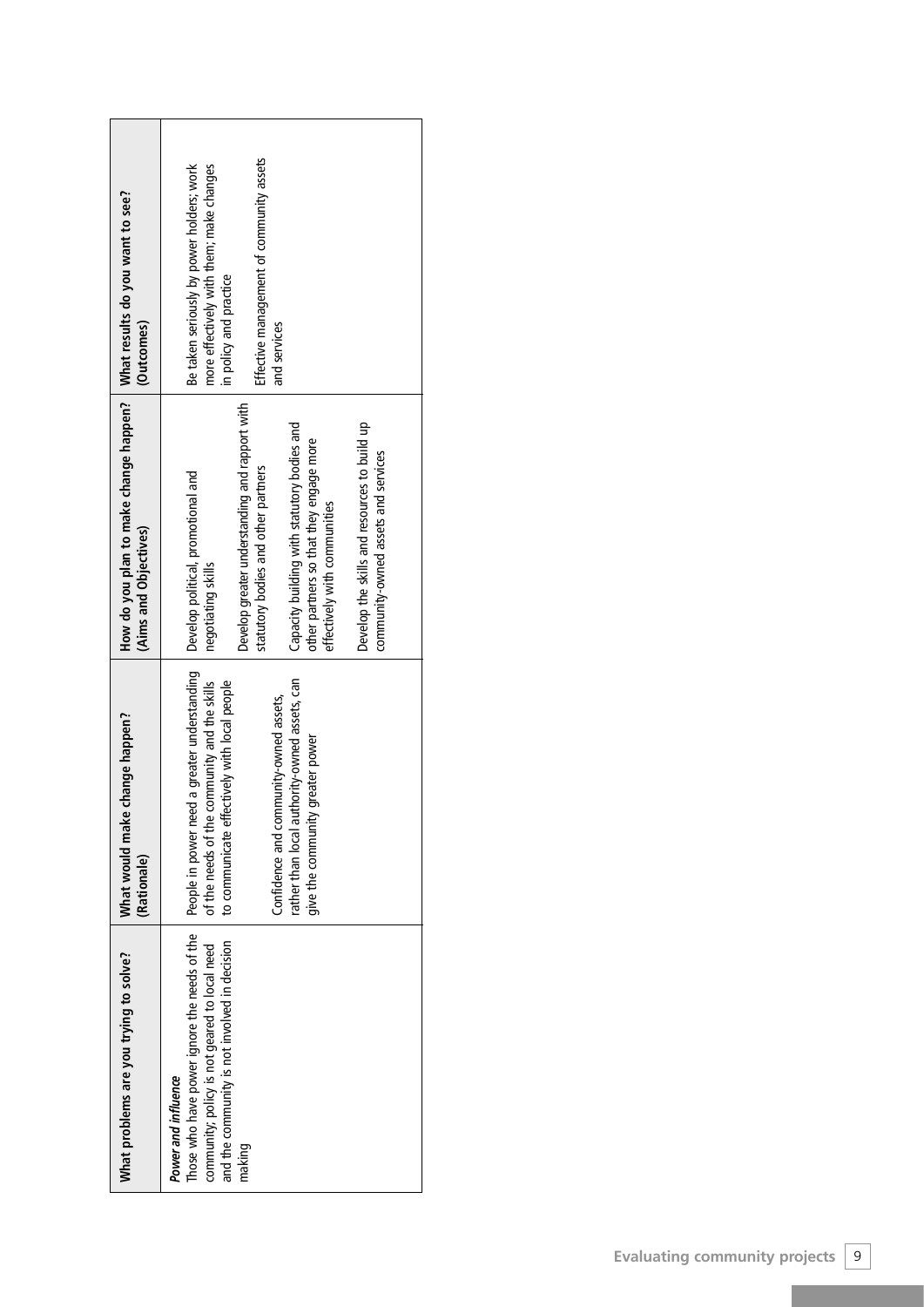| How can you measure progress?<br>(Indicators)                      |  |  |
|--------------------------------------------------------------------|--|--|
| What results do you want to<br>see? (Outcomes)                     |  |  |
| How do you plan to make<br>change happen?<br>(Aims and Objectives) |  |  |
| What would make change<br>happen? (Rationale)                      |  |  |
| What problems are you trying<br>to solve?                          |  |  |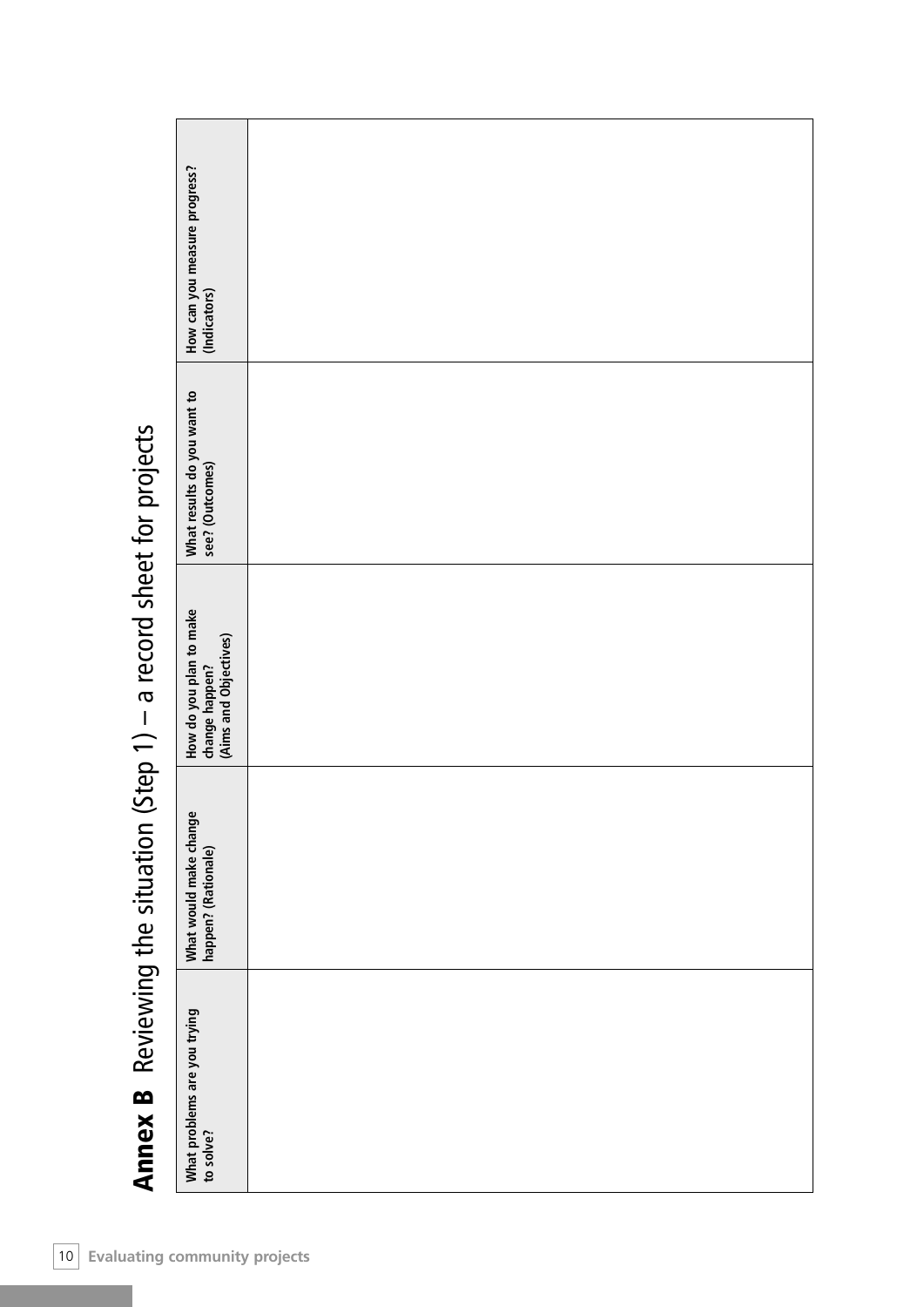| When do they need to do<br>it by?                                     |  |
|-----------------------------------------------------------------------|--|
| Who will take responsibility<br>for gathering this<br>information?    |  |
| What methods will you use<br>to gather the additional<br>information? |  |
| What additional<br>information will you need?                         |  |
| What information do you<br>already have?                              |  |
| Indicators                                                            |  |

Annex C Evaluation planning table Annex C Evaluation planning table